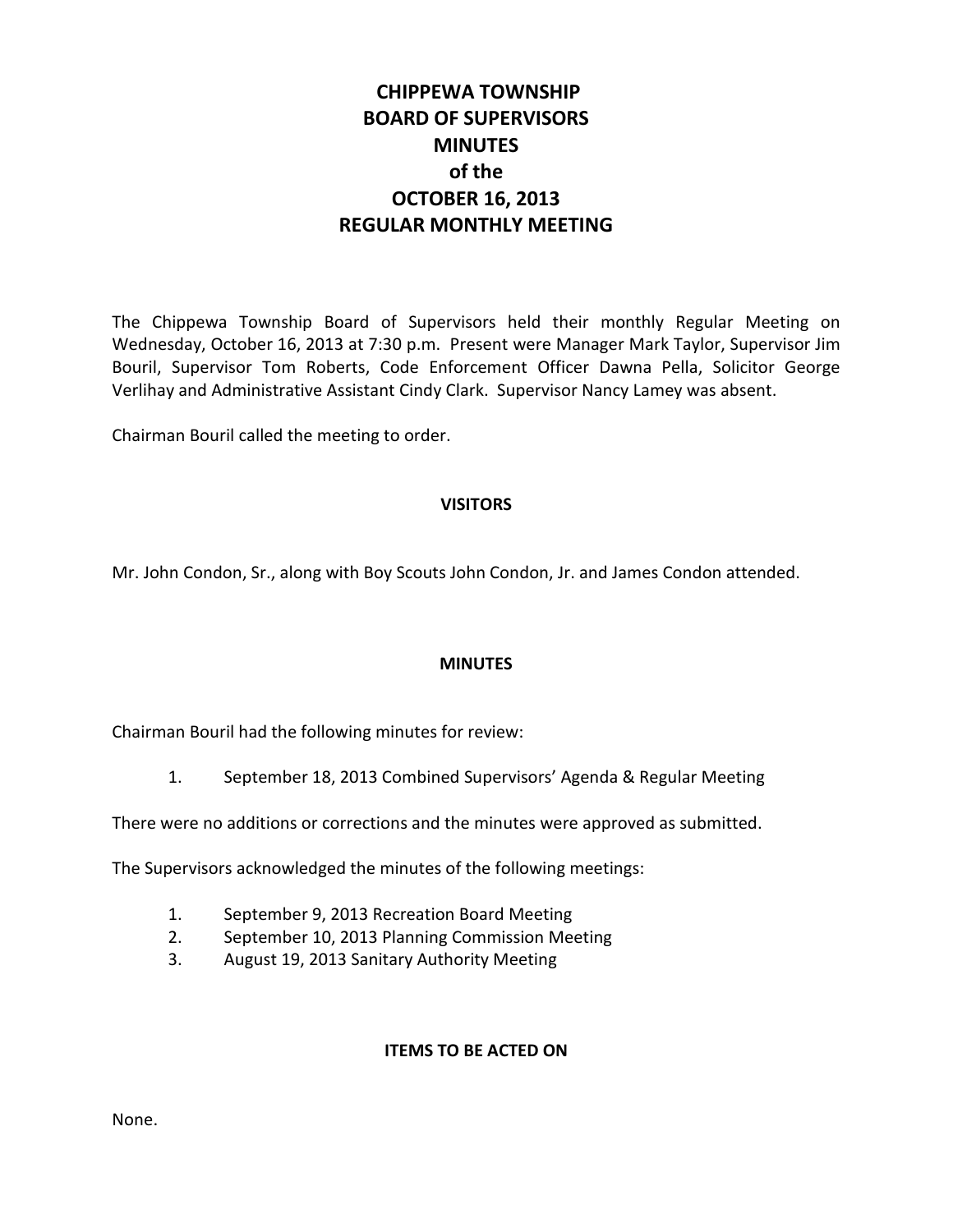### **REPORTS**

Mr. Bouril had the following September reports for review:

- 1. Financial Report
- 2. Police Department Report
- 3. Road Report
- 4. Wage Tax/OPT Report
- 5. Real Estate Tax Report
- 6. Zoning Report
- 7. Code Enforcement Officer's Report
- 8. Fire Report.

#### **MANAGER'S REPORT**

Manager Taylor had the following items for discussion:

1. The Budget:

The Manager said a budget meeting was held tonight at 6:45. It was advertised. A second budget meeting can be held on October  $24<sup>th</sup>$  at 10 a.m. since Ms. Lamey was unable to attend tonight's budget meeting and there is a chance she may have questions or concerns. The budget should be ready for adoption in November. At this time, there are no projected tax increases in the 2014 budget.

- 2. Miscellaneous Manager Updates:
	- A. **Paving:** Manager Mark Taylor said that Youngblood is starting work in the Gravenhurst area. They were rained out today so they may be a day or so behind schedule due to this. They will then move to the Klitch/Hickory area.
	- B. **Hotel:** He said he has been asked often about the proposed hotel that is to come to the Township. He said he spoke to a representative of the hotel project. The building permit was issued. They are trying to obtain different funding, as the previous funding source would not fund certain portions of the job. They feel they now have several good options for funding. The gas line in that location will be relocated soon so it can be constructed later. He said they are finishing some other projects and will soon be able to concentrate on this project and move forward.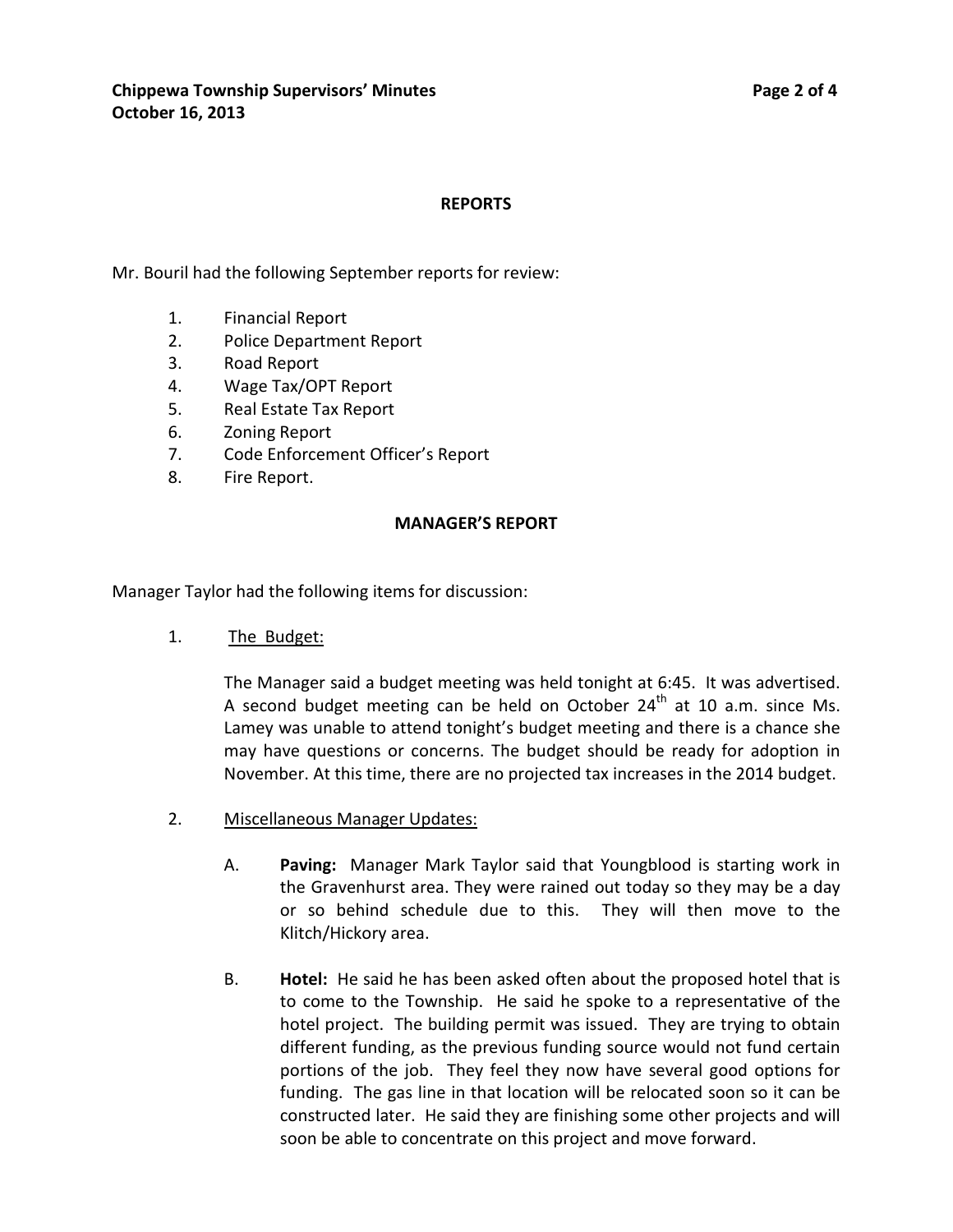C. **PNC/Former Payless Shoe Building:** Mark Taylor said PNC Bank has been negotiating to open a bank in a portion of the former Payless Shoe building in the Township. PNC will use about 4,000 ft. of the 8,000 - 10,000 sq. ft. building. Other sections of the building can be leased for shops. The bank has plans to improve the aesthetics of the site, will do some landscaping, and they will have a drive-through window facing the

plaza. It met the requirements of the Township. The Manager asked them to put some type of barrier between them and Shenango Road.

- D. **Gymnastic Facility:** Manager Taylor said he met with a group who has plans for a gymnastic facility in the Pappan Business Drive area. He said this facility should bring many out-of-town people to Chippewa Township and those people will visit the restaurants and stores here. He added that it will be nice to have a facility like this here in the Township.
- E. **Chesapeake:** They are continuing to work off of Orchard Lawn and should be drilling on the Roberts pad by December. They will improve Park Road and Orchard Lawn. There will be more traffic in the area.
- F. **Meeting:** The Manager said the meeting concerning the cracker plant may be cancelled due to lack of interest. Several people from Chippewa Township had planned to attend. He will advise everyone if the meeting is cancelled.

## **PAYMENT OF BILLS**

Mr. Bouril had the September 2013 bills for review

**MR. ROBERTS MOVED TO APPROVE** payment of the September 2013 bills. The motion was seconded by Mr. Bouril and carried.

## **SOLICITOR'S BUSINESS**

Attorney Verlihay suggested that the Township develop minimum design standards for commercial buildings like they have for residential buildings. He said we don't have control of the standards, such as what type of exterior materials can be used, etc. for commercial sites in this Township. He said many communities have specifications, such as bricks, for commercial projects coming to their areas. He said perhaps our Planning Commission could discuss this. Mr. Bouril agreed that this should be discussed. Manager Mark Taylor said that aesthetics have been discussed here in the past, but he will suggest that they talk about this again.